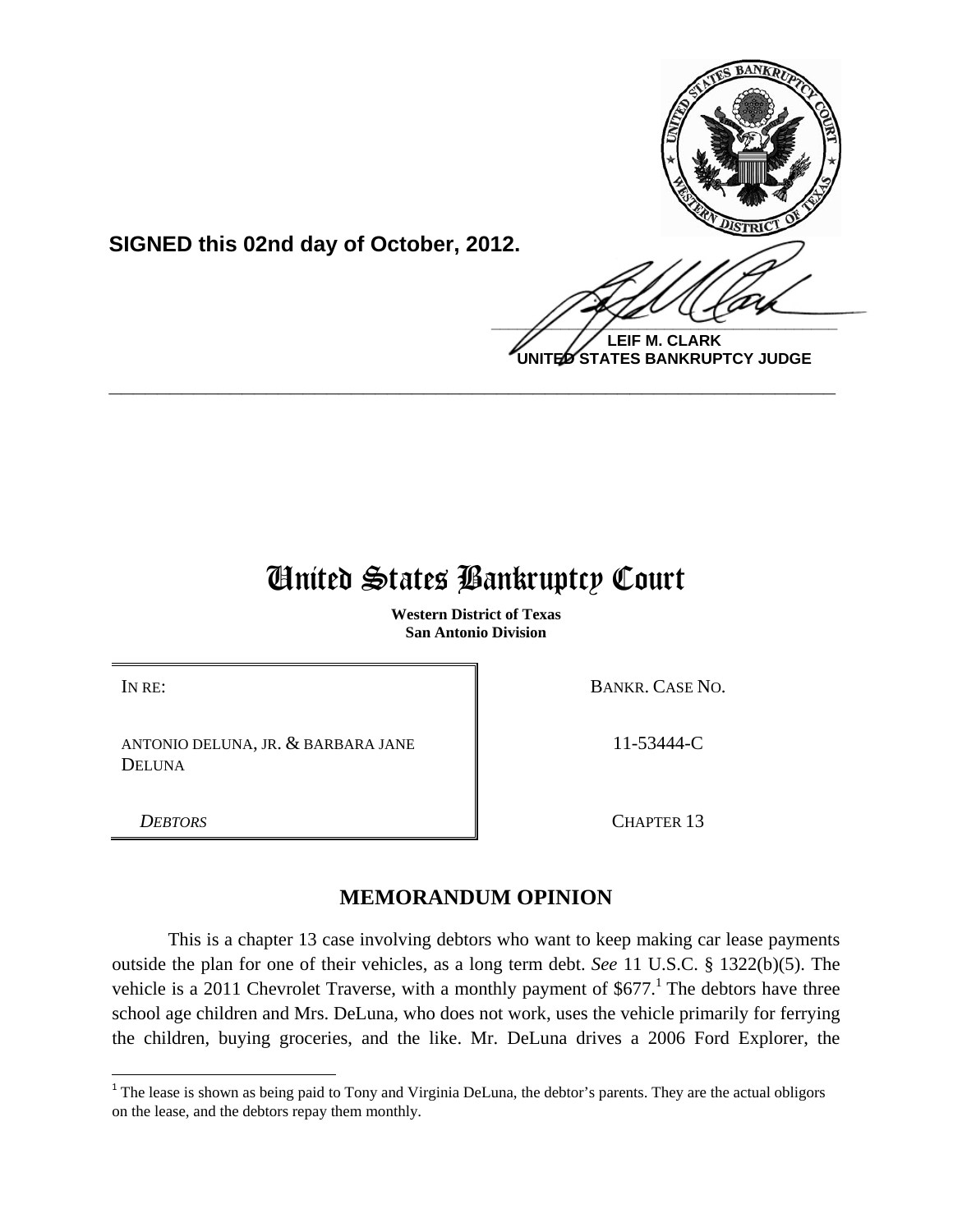payments for which are in the plan. The portion of the plan payment attributable to the remaining debt on this vehicle is just \$59 a month. Mr. DeLuna requires a vehicle for his work as rental coordinator for an equipment company.

The chapter 13 trustee in this case urges the court not to confirm the Debtors' chapter 13 plan, claiming that the vehicle lease payment of \$677 for the Chevrolet Traverse exceeds the amount reasonably necessary for a vehicle for the debtors. The trustee argues that the Debtors could obtain some other form of transportation for family use, with a monthly payment that would be substantially less. $2$  The trustee says that these debtors, who are above median income, should only be permitted a monthly car payment of no more than \$500. The trustee relies on §1325(b)(3), which in turn incorporates the means test expenses standards in §707(b)(2). More specifically, the trustee believes that the IRS standards referenced in §707(b)(2)(A)(ii) apply to limit the total amount allowed to debtors for car payments, and that a monthly car payment of \$677 is not an "amount reasonably necessary to be expended" because it exceeds that amount. *See* 11 U.S.C. § 1325(b)(3). The only issue before this Court is whether the Chapter 13 plan should be confirmed given this objection.<sup>3</sup>

#### *ANALYSIS*

#### *I. Congress' Intent and the Confirmation of the Plan in Chapter 13.*

 The policy behind the enactment of Chapter 13 of the Bankruptcy code was "to encourage more debtors to repay their debts over an extended period rather than to opt for straight bankruptcy liquidation and discharge" and "to permit almost any individual with regular income to propose and have accepted a reasonable plan for debt repayment based on that individual's exact circumstances." H.R. Rep. No. 595, 95th Cong. 1st Sess. 5 (1977); S. Rep. No. 989, 95th Cong. 2d Sess. 13 (1978); *In re Hobday*, 4 B.R. 417, 419 (Bankr. N.D. Ohio 1980). Barring objection from the trustee or the holder of an allowed unsecured claim under Section 1325(b), the Debtor in Chapter 13 need only meet the requirements set out in Section 1325(a) of the Bankruptcy Code in order for a plan to be confirmed. *See* 11 U.S.C. § 1325(a). The bankruptcy court cannot impose any additional requirements for confirmation that are not already specifically listed in § 1325(a) – not even under the equitable power of § 105(a) – because, "absent exceptional circumstances, to permit a bankruptcy court to exercise undefined equitable powers to supplement the requirements of § 1325(a) would alter that section beyond the scope that Congress intended, transforming the finite list of requirements a debtor must meet to receive bankruptcy protection into a potentially infinite list." *Petro v. Mishler*, 276 F.3d 375, 378 (7th Cir. 2002). Thus, if there is a basis for sustaining the trustee's objection to this plan, it must be grounded in the provisions of the statute itself. Otherwise, this court risks engrafting new requirements for chapter 13 confirmation never envisioned by Congress, an especially

<sup>&</sup>lt;sup>2</sup> No evidence was presented on what sort of vehicle would in fact be available to the debtors were they go out into the marketplace post-petition to find reliable transportation for this purpose.

<sup>&</sup>lt;sup>3</sup> The court ruled on the record that the plan could be confirmed. This decision memorializes the court's reasoning.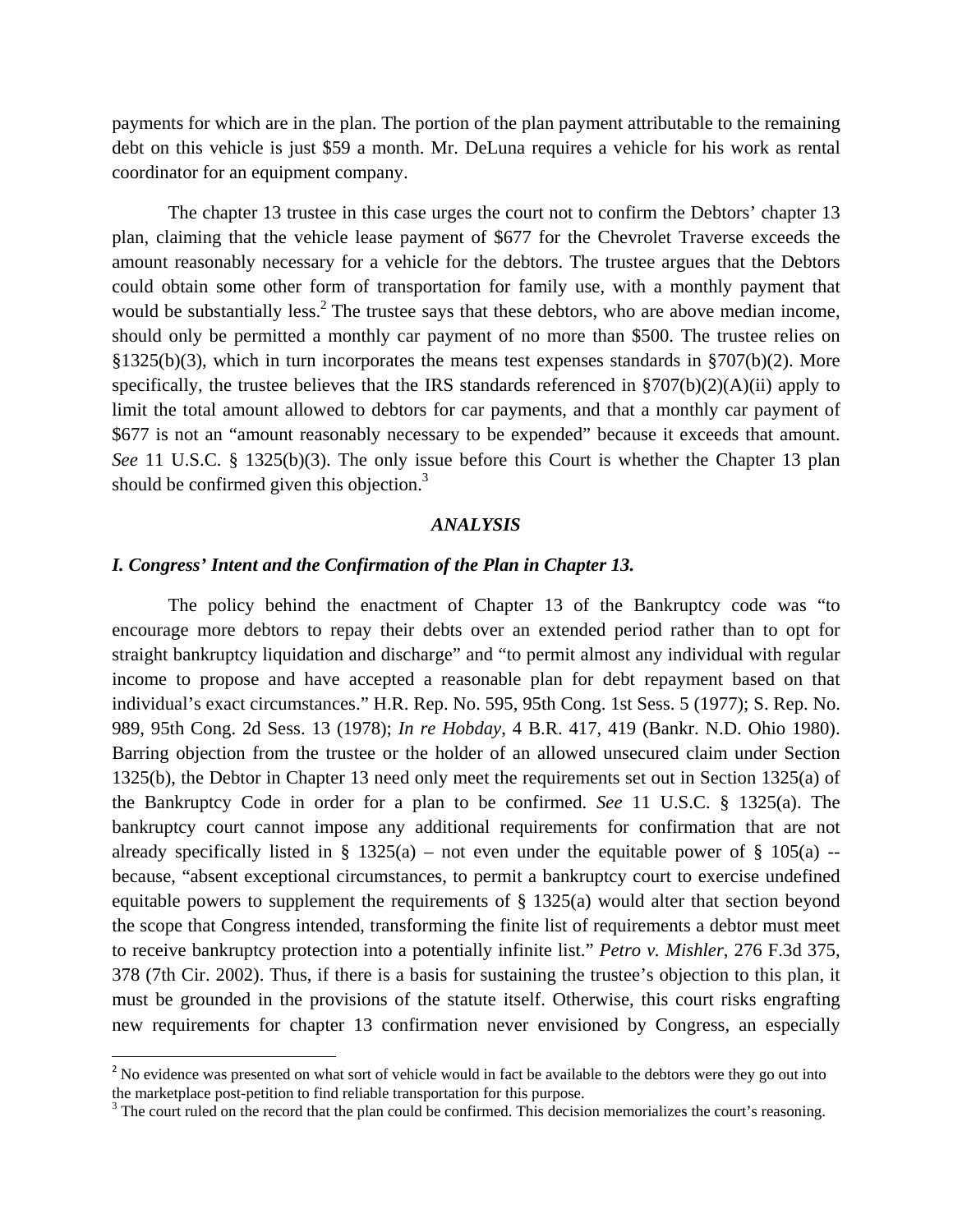inappropriate thing to do if the impact is to discourage families from repaying their debts in chapter 13 and instead to encourage them to discharge their debts in chapter 7. *See* House Report, *supra*.

#### *II. "Best Efforts" Requirement under § 1325(b).*

When the trustee or the holder of an allowed unsecured claim objects to confirmation of a plan on grounds that the debtor is not using his "best efforts" to repay his creditors, Section 1325(b) comes into play. That section requires either that (1) the plan pay unsecured claims in full with interest or (2) commit all of the debtor's "projected disposable income" to such payments for the "applicable commitment period." 11 U.S.C. § 1325(b)(1). Section 1325(b)(2) defines "disposable income" as "current monthly income received by the debtor…less amounts *reasonably necessary* to be expended for the maintenance or support of the debtor or a dependent of the debtor." 11 U.S.C. § 1325(b)(2) (emphasis added). If the Chapter 13 debtor's income is greater than the applicable "median family income," then section 1325(b)(3) comes into play, specifically setting the debtor's support needs to the standards referenced in section  $707(b)(2)(A)$ and (B). 11 U.S.C. §1325(b)(3); *In re Tranmer*, 355.B.R. 234 (Bankr. D. Mont. 2006) ("If a debtor's annual income exceeds the median family income in her state, then the debtor's expenses must be determined in accordance with the means test in 11 U.S.C.S. § 707(b)(2)"). As a general proposition, "[t]he standard need not relate to the debtor's former life-style or status in society. However, in making the necessary factual determination, the court should not require drastic changes in the debtor's life or substitute its own values for those of the debtor regarding fundamental aspects of the debtor's life." *In re Bien*, 95 B.R. 281, 283 (Bankr. D. Conn. 1989). That said, section 1325(b)(3) specifically supersedes the more general provisions of section 1325(b)(2) when it comes to above median debtors. Thus, while a more generic "totality of the circumstances" test applies to the interpretation of what counts as "reasonably necessary" under section 1325(b)(2), the more specific provisions of section  $707(b)(2)(A)$  and (B) apply when considering what counts as "reasonably necessary" for above-median debtors.

#### *III. The Above-Median Income Debtor and §707(b)(2)(A)(ii).*

The trustee's argument presumes that Section  $707(b)(2)(A)(ii)$  is the relevant subclause controlling the question presented in this case. That presumption is not correct, however. It is true that subclause (ii) addresses "reasonably necessary" monthly expenses. Significantly, however, that section expressly *excludes* any payments for debts: "Notwithstanding any other provisions of this clause, the monthly expense of the debtor shall *not* include any payments for debts." *See* 11 U.S.C. § 707(b)(2)(A)(ii)) (emphasis added). Thus, while it is true that subclause (ii) incorporates certain IRS standards that happen in turn to address the maximum amount those standards allow for a car payment<sup>4</sup>, those provisions are superseded by the express exclusion of

<sup>&</sup>lt;sup>4</sup> The Internal Revenue Service established Local Standards for transportation and housing costs primarily for the purpose of setting up tax repayment programs for taxpayers. For example, Transportation Expense Standards issued by IRS for taxpayers with a vehicle consists of two parts: (1) nationwide figures for monthly loan or lease payments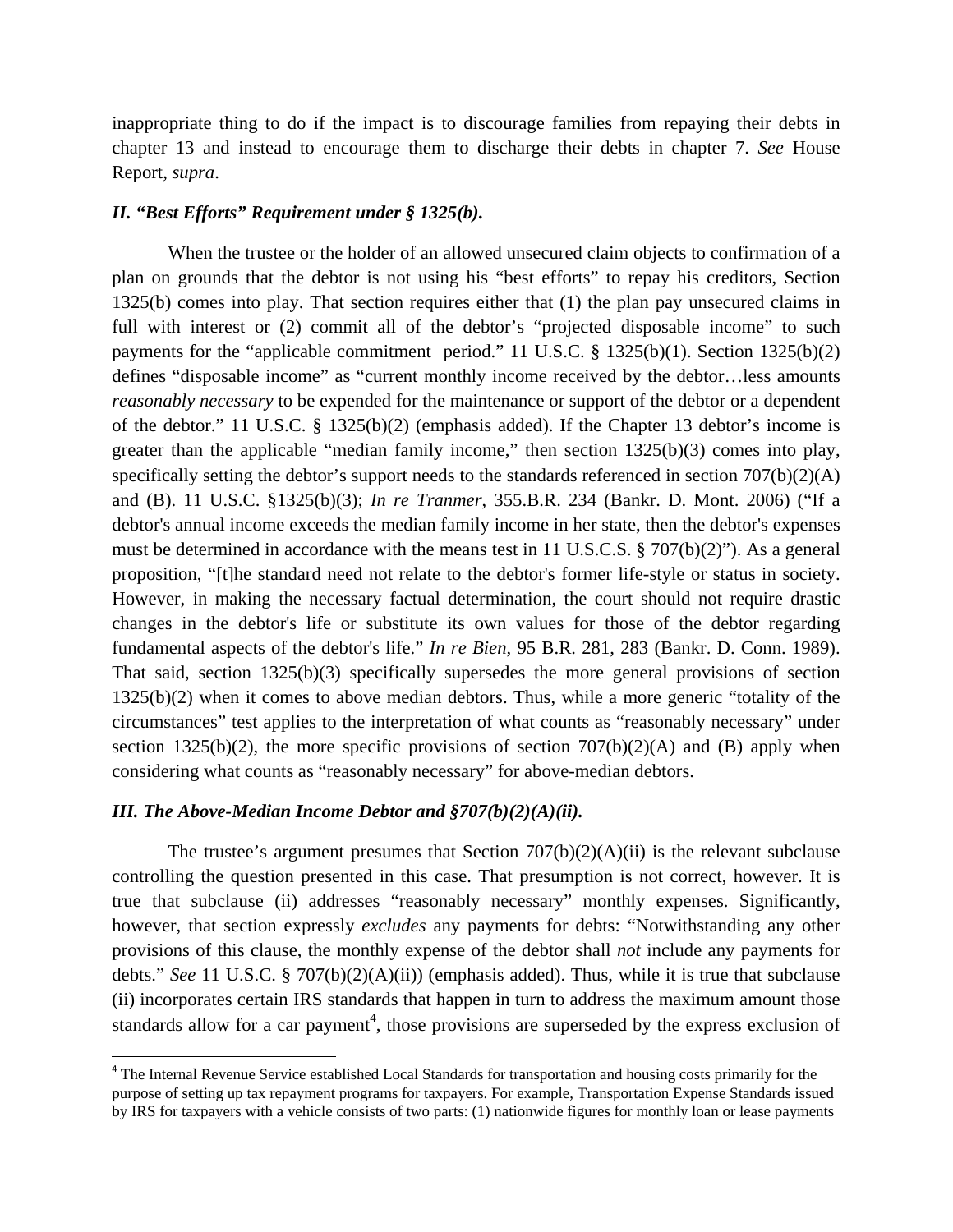any payments for debts in § 707(b)(2)(A)(ii)(I). *See Morales v. Trans World Airlines, Inc*., 504 U.S. 374, 384-385 (1992) ("It is a commonplace of statutory construction that the specific governs the general."). Thus, we must look elsewhere for guidance regarding how much a debtor is allowed under section 707(b)(2) for debt repayment. And sure enough, there is a separate subclause for that very purpose – subclause (iii).

#### *IV. The Above-Median Income Debtor and §707(b)(2)(A)(iii).*

Section  $707(b)(2)(A)(iii)$  addresses how much a debtor is allowed, under the means test, to deduct making average monthly payments on account of secured debts. *See* 11 U.S.C. § 707(b)(2)(A)(iii). Section 707(b)(2)(A)(iii) is a "stand-alone clause that does not require secured debts to first qualify for deduction under clause (ii)" because Section  $707(b)(2)(A)(i)$  expressly provides that, in calculating whether the debtor has sufficient net income to pay unsecured creditors at least 25% over 60 months, the debtor's current monthly income is to be reduced by the amounts determined under clauses (ii), (iii), *and* (iv). *In re Owsley*, 384 B.R. 739, 746 (Bankr. N.D. Tex. 2008); 11 U.S.C. § 707(b)(2)(A)(i) (emphasis added). Thus, subclause (iii) is an allowed deduction that stands independent of subclause (ii).

 The term "secured debts" is not specifically defined in the Bankruptcy Code. In general, it may be said that "an obligation will constitute a 'secured debt' only if it may be considered both a 'debt' and 'secured.'" *McVay v. Otero*, 371 B.R. 190, 195 (W.D. Tex. 2007); *see Sorenson v. Sec'y of Treasury*, 475 U.S. 851, 860, 106 S. Ct. 1600, 89 L. Ed. 2d 855 (1986) ("The normal rule of statutory construction assumes that identical words used in different parts of the same act are intended to have the same meaning."). In the Bankruptcy Code, the meanings of "debt" and "claim" are considered to be "coextensive." *McVay*, 371 B.R. at 195; *Penn. Dept. of Public Welfare v. Davenport*, 495 U.S. 522, 558, 110 S. Ct. 2126, 109 L.Ed.2d 588 (1990); *In re Rifkin*, 124 B.R. 626, 628 (Bankr. E.D. Pa. 1991) ("Debt and claim are flip sides of the same coin.").

However, "debt" views claim from the point of view of the debtor making the payment, while "claim" views the debt from the point of view of the creditor who expects to receive payment. The point of view is important because section 506(a) uses the expression "secured claim" (or more accurately, "a claim is secured …"). Section (506(a) is thus highly relevant to how a *claim* that is secured may be treated in bankruptcy – namely, a claim that is secured may be bifurcated, so that the creditor whose collateral is worth less than the total indebtedness holds

referred to as ownership costs and (2) additional amounts for monthly operating costs broken down by Census Region and Metropolitan Statistical Area. If a taxpayer has a car payment, the allowable ownership cost added to the allowable operating cost equals the allowable transportation expense. Under Transportation Expense Standards, the "Ownership Costs"—which provide maximum allowances for the lease or purchase of two automobiles if allowed as a necessary expense—is \$496 per vehicle. The "Operating Costs"—which provide maximum allowance for maintenance, repairs, insurance, fuel, registrations, licenses, inspections, parking and tolls—is \$244 for South Region, including San Antonio. *See* IRS Local Transportation Expense Standards, available at http://www.justice.gov/ust/eo/bapcpa. The standards were not promulgated with the Bankruptcy Code in mind.

<u> 1989 - Johann Stoff, amerikansk politiker (d. 1989)</u>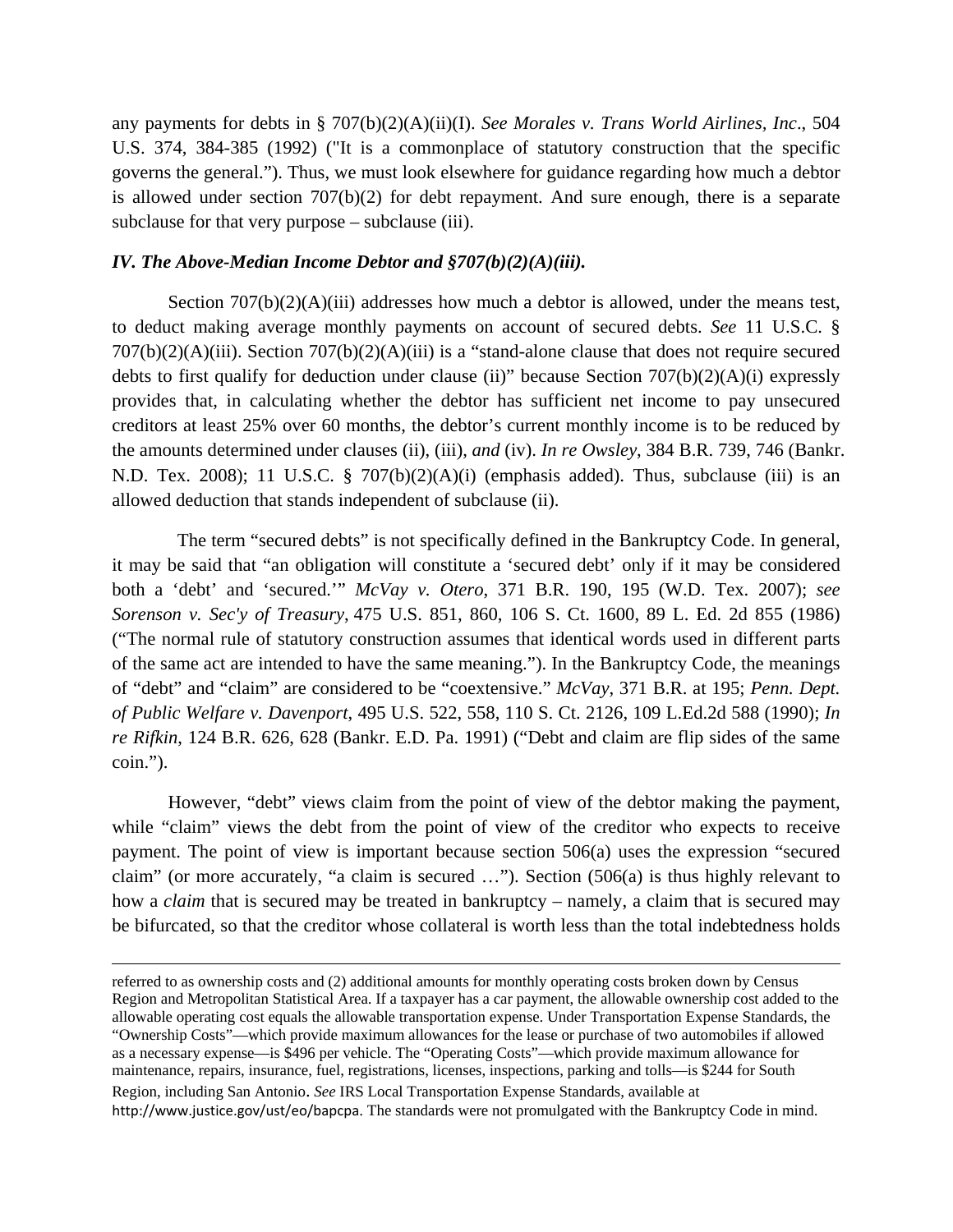*two* claims, one measured by the value of the collateral, and the other measured by whatever of the debt remains in excess of that value. Section 506(a) is *not* so relevant, however, to the question presented in section  $707(b)(2)(A)(iii)$  – payments on account of "secured debts." In this context, bifurcation is not at issue. Payments *on account of* "secured debt" are not affected in any way by the operation of section 506(a). Instead, our focus is on the liability from the point of view of the *debtor*. And in that context, we may describe some liabilities as secured, and some liabilities as unsecured, depending on whether there is collateral standing for the debt. *McVay*  reaches this conclusion as well, stating that a secured debt is a debt "secured by a lien on property in which the debtor's estate has an interest." *See McVay*, 371 B.R., at 195.<sup>5</sup> Thus, what matters is not so much the *extent* of security but the *fact* of security for the debt. This observation is buttressed by the language in subclause (I), which directs that payments on account of secured debts be calculated as the sum of "the total of all amounts *scheduled* as *contractually* due to secured creditors ..." 11 U.S.C. § 707(b)(2)(A)(iii)(I).<sup>6</sup>

It is not entirely clear that the debt in this case should actually be treated as "secured debt" for at least two reasons. First, the debt is self identified as a "vehicle lease." Second, it appears that the actual obligors on the lease may well be the debtors' parents, rather than the debtors. If the debt in question is not actually a "secured debt" then it can be argued that subclause (iii) does not apply. And if the vehicle lease is actually in the name of the parents, then it can be argued that the debtors have no obligation to make any payments at all, because they do not directly owe on the vehicle lease. No evidence of the underlying lease was ever presented, so it is impossible to know whether the debtors are or are not in fact co-obligors, and it is similarly impossible to verify whether this vehicle lease retains a security interest (as many do). Without this evidence, the burden of production for which lay with the debtors, the court elects to conclude that the debt is not a "secured claim" for purposes of section 707(b)(2)(A)(iii).

### *V. The Above-Median Debtor and 707(b)(2)(A)(ii) -- again*

Unfortunately for the debtors, the same "notwithstanding" sentence that first sent us looking to subclause (iii) imposes a substantial hurdle for otherwise deducting this payment for purposes of calculating disposable income under section 1325(b)(3). Recall again what the sentence says: "notwithstanding *any other provision* of this clause, the monthly expenses of the

<sup>&</sup>lt;sup>5</sup> The *McVay* court took a detour into section 506(a), based on its conclusion that the terms "debt" and "claim" are coterminous. *See id.* This court does not disagree with this point as a general proposition, but notes that Congress did choose to use both terms in the Code, and is presumed to have done so for a reason. The analysis in this decision suggests such a reason, namely, the relevance of point of view in different parts of the Code. Thus, we measure eligibility in terms of debts, but we measure confirmation on the basis of treatment of claims.

<sup>&</sup>lt;sup>6</sup> Section 707(b)(2)(A)(iii) allows a debtor to deduct the average monthly payments on account of secured debts, calculated as the sum of (1) "the total of all amounts scheduled as contractually due to secured creditors" and (2) "any additional payments to secured creditors necessary for the debtor to maintain possession of the debtor's primary residence, motor vehicle, or other property necessary for the support of the debtor and the debtor's dependents, that serves as collateral for secured debts." 11 U.S.C. § 707(b)(2)(A)(iii)(I) & (II). It is generally understood that § 707(b)(A)(iii)(I) refers to ongoing payments on secured debt, whereas § 707(b)(A)(iii)(II) refers to payments to cure arrearages on secured debt. *Baud*, 634 F.3d at 348.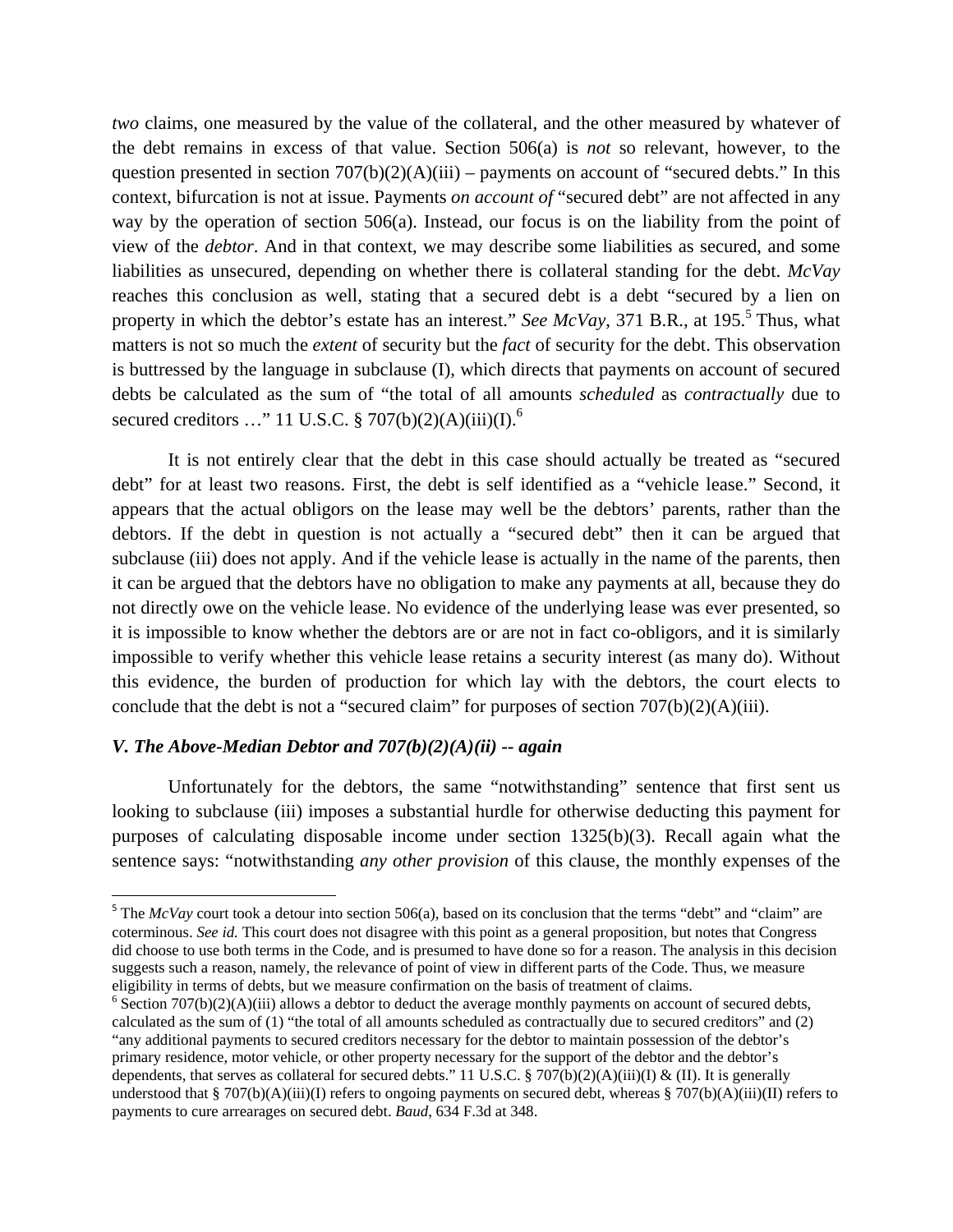debtor *shall not include* any payments for *debts*." 11 U.S.C. § 707(b)(2)(A)(ii)(I). The "any other provision" of the clause could conceivably include payments on otherwise ordinary unsecured debts. For example, a debtor might have paid for her groceries using her credit card. She will be permitted to take an allowance for groceries, to the extent allowed by the statute, but she will not be permitted to deduct the credit card payments she is making for groceries she bought using her card. The rationale is simple. The purpose of the means test is to find out how much, if anything, will be *left over* after one's living expenses to pay unsecured debts. If one were to deduct the payments one is already making on those debts, the means test would falsely show that the debtor cannot afford to repay those very debts!<sup>7</sup>

This leaves these debtors in a quandary. Payments for debts are not allowed deductions, unless the debts are secured debts. There is no special provision for the payment of lease obligations in section 707(b)(2). Thus, we must return to the provisions of subclause (ii) to see whether the debtors can retain this vehicle pursuant to the IRS National and Local Standards.

The analysis under Section  $707(b)(2)(A)(ii)(I)$  is straightforward. Section 707(b)(2)(A)(ii)(I) provides in pertinent part that "the debtor's monthly expenses *shall be* the debtor's *applicable monthly expense amounts specified* under the National Standards and Local Standards…issued by the Internal Revenue Service for the area in which the debtor resides." 11 U.S.C. § 707(b)(2)(A)(ii)(I) (emphasis added). As noted in part III, those *applicable monthly expense amounts specified* under the IRS Local Standards for car payments are (1) \$496 per vehicle for the ownership costs and (2) \$244 per vehicle for the operating costs, including maintenance and repairs. *See* IRS Local Transportation Expense Standards, *supra*. Section 1325(b)(3) provides a clear intention of Congress that bankruptcy courts are not permitted to exercise discretion to determine the reasonableness of expenses for above-median income debtors, except to the extent expressly allowed in Section  $707(b)(2)(A)(ii)$  or a debtor demonstrates special circumstances that justify additional expenses under Section 707(b)(2)(B). *See* 11 U.S.C. § 707(b)(2)(A) & (B); *Baud v. Carroll*, 634 F.3d 327, 348 (6th Cir. 2011). In this case, a monthly car payment of \$677—which the Debtors list in their amended Schedule J as "vehicle lease payments"—can be bifurcated into two parts: first, \$496, which represent maximum allowance for the ownership costs; second, \$181, the remainder of \$677 that represents the operating costs.<sup>8</sup> Thus, a monthly car payment of \$677 is an "amount reasonably

<sup>7</sup> Here's a quick example. Debtor has \$3,000 in monthly income, and \$2,500 in allowable expenses, leaving \$500 a month to repay unsecured nonpriority debt. Debtor owes \$30,000 on an unsecured loan. \$500 a month is more than enough to repay at least 25% of that \$30,000. Now suppose the debtor, in figuring allowable expenses, also deducts the \$400 a month payment the debtor regularly makes on that \$30,000 loan. Now there is only \$100 a month left, not enough to pay at least 25% to that very same creditor. The debtor would thus be allowed to file chapter 7, even though she could clearly repay the \$30,000 loan in chapter 13. Thus, payments on debts are not included in subclause (ii). We need not further discuss here the independent basis for allowing the payment of *secured* debts, provided in subclause (iii).

<sup>&</sup>lt;sup>8</sup>On the record, the Debtors' counsel represented that there is an extended warranty and maintenance agreement that covers the vehicle throughout the life of the plan. Thus, it is reasonable to assume that a certain portion of this monthly payment of \$677 represents the cost of maintenance and warranty coverage.